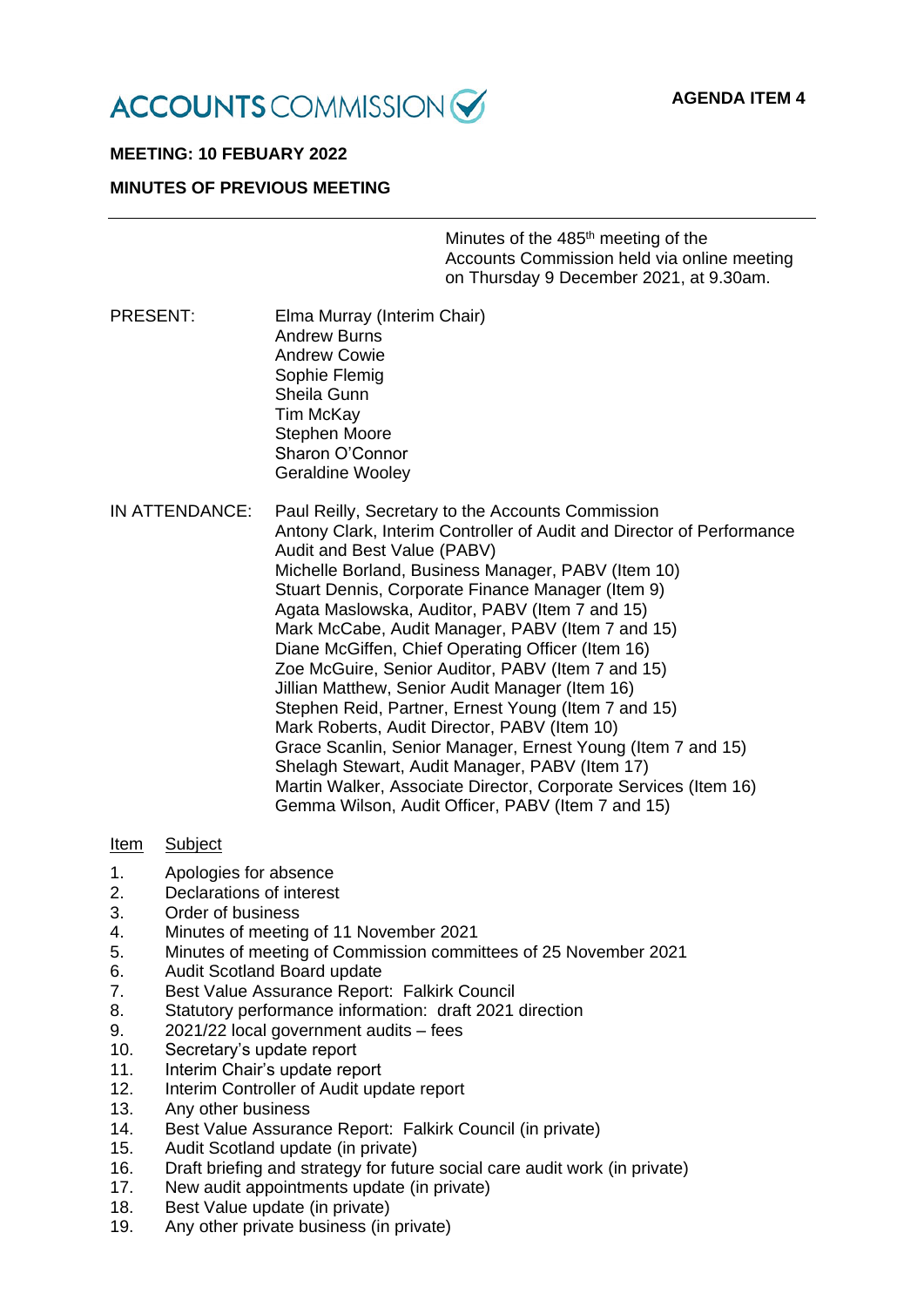# 1. Apologies for absence

It was noted that no apologies for absence had been received.

2. Declarations of interest

There were no declarations of interest.

## 3. Order of business

It was agreed that the following items be considered in private:

- Item 14, as it required the Commission to consider actions in relation to a report by the Interim Controller of Audit. The Commission is then obliged by statute to inform the appropriate council of its decisions, which the Commission does before making the decision public.
- Item 15, as it may have required the Commission to consider confidential policy matters.
- Item 16, as it proposed a draft publication which the Commission was to consider in private before publishing.
- Item 17, as it may have required the Commission to consider confidential commercial and contractual matters.
- Item 18, as it may have required the Commission to consider confidential commercial and contractual matters.

The Interim Chair advised that there was no business for item 19.

4. Minutes of meeting of 11 November 2021

The minutes of the meeting of 11 November 2021 were approved as a correct record.

Arising therefrom, the Commission:

- In relation to item 5 (second bullet point), noted advice from the Secretary that the Commission would consider the draft Communications and Engagement Strategy early in 2022.
- In relation to item 6 (final bullet point), noted advice from the Secretary that an annual update report blog by Andrew Cowie was published on 25 November.
- In relation to item 11 (second bullet point), to note advice from the Interim Director of PABV that a response had been made jointly with the Auditor General to the consultation by Professor Ken Muir on the replacement of the Scottish Qualifications Authority (SQA) and the reform of Education Scotland.

### 5. Minutes of meeting of Commission committees of 25 November 2021

The minutes of the meeting of the Commission's committees of 25 November 2021 were approved as a correct record.

Arising therefrom, the Commission:

• Agreed the following recommendations of the Financial Audit and Assurance Committee: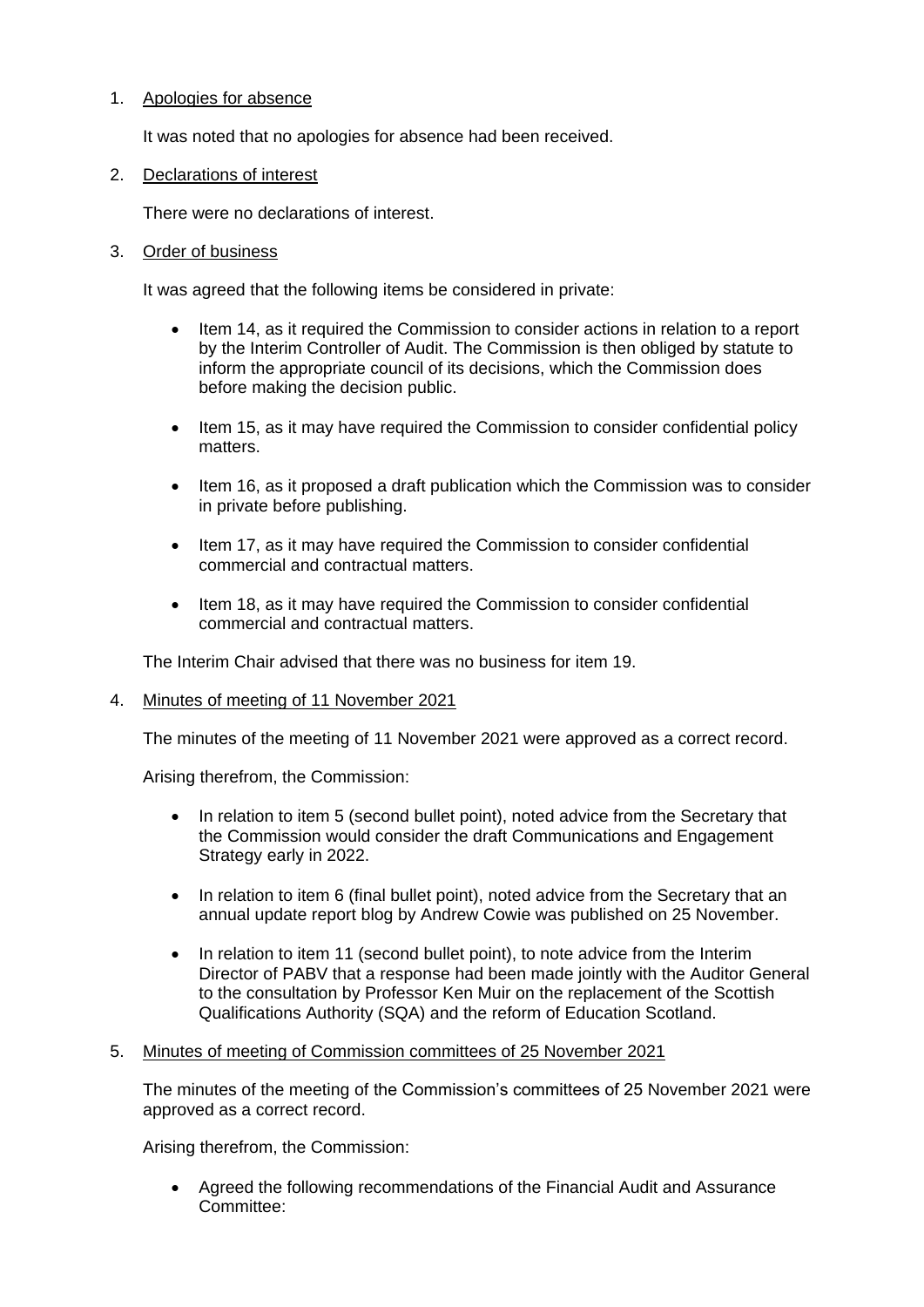- o To upgrade the risk rating in relation to Commission support arrangements to amber ('controls in place require close monitoring') (item 6 of the minute).
- $\circ$  That this matter be considered for inclusion in the forthcoming contingency planning exercise (item 6).
- $\circ$  To include self-evaluation activity as part of the next Commission Strategy Seminar (item 6).

*Actions: Secretary*

• In relation to item 5 of the minute of the Performance Audit Committee, noted advice from the Secretary that Stephen Moore had agreed to act as a sponsor alongside Christine Lester for the proposed publication on drug and alcohol services.

## 6. Audit Scotland Board update

The Commission considered a report by the Secretary providing an update on the business of the Audit Scotland Board.

Following discussion, the Commission noted the report.

## 7. Best Value Assurance Report: Falkirk Council

The Commission considered a report by the Secretary presenting the Interim Controller of Audit's Best Value Assurance Report on Falkirk Council.

The Commission raised several questions and points of clarification from the Interim Controller of Audit and his team on his report in the following areas:

- Elected member relations, scrutiny and training (points raised by Elma Murray).
- Organisational culture (Elma Murray).
- Strategic plans (Sheila Gunn).
- Financial planning (Tim McKay).
- Falkirk Community Trust (Andrew Burns).
- Partnership working, community planning and locality plans (Andrew Cowie).
- Poverty in Falkirk (Geraldine Wooley).
- Services for children (Sophie Flemig).
- Health and social care integration (Stephen Moore and Christine Lester).
- Climate change agenda (Sharon O'Connor).

Following discussion, the Commission agreed to consider in private how to proceed.

8. Statutory performance information: draft 2021 direction

The Commission considered a report by the Secretary proposing a draft 2021 Statutory Performance Information Direction and reporting upon the consultation with stakeholders in this regard.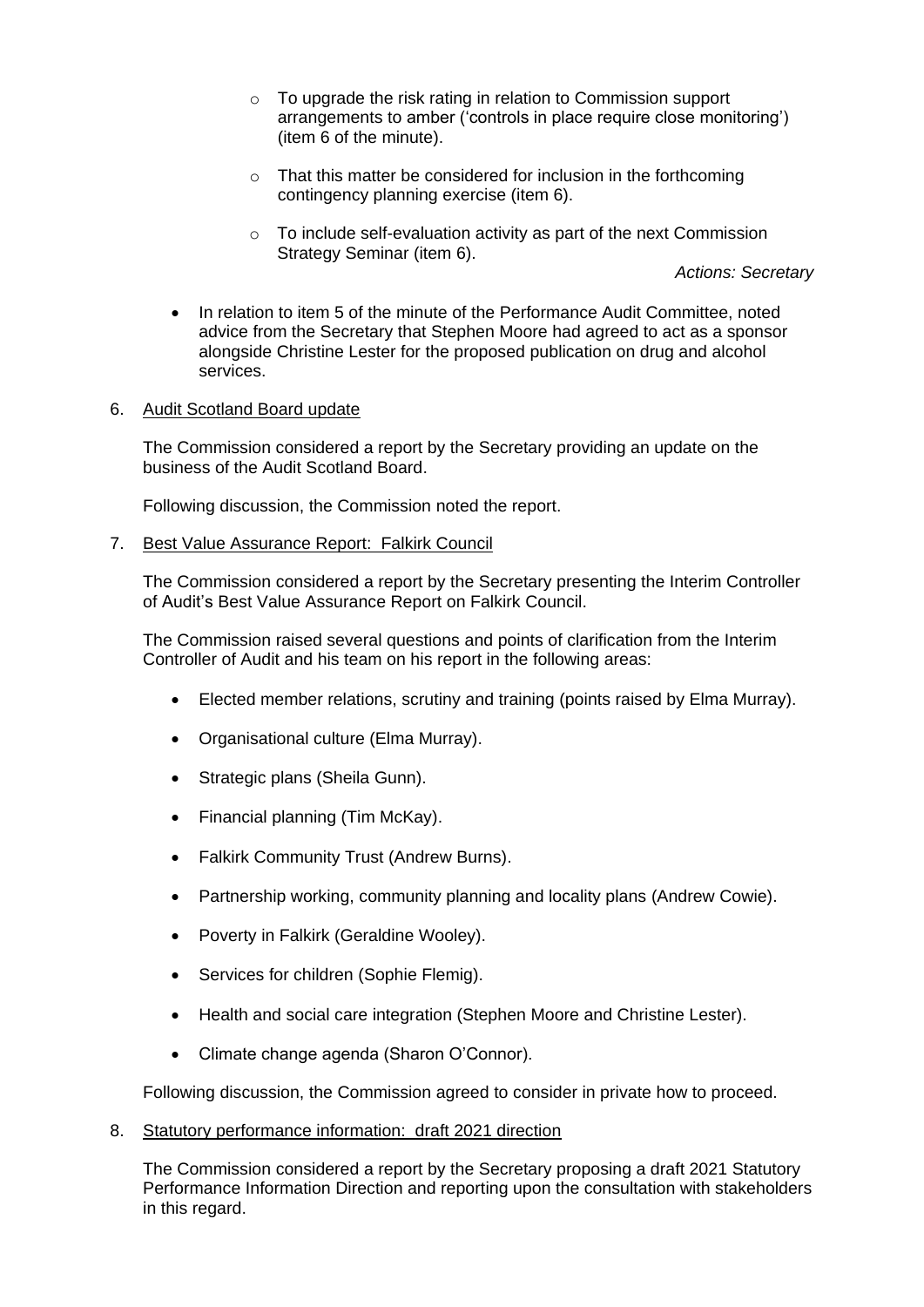During discussion, the Commission:

- Noted advice from the Interim Controller of Audit, in response to a point by Andrew Cowie, about the assurance reported to the Commission, through the Annual Assurance and Risks Report, on the reporting of progress by councils against the Direction in the annual audit.
- Noted advice from the Secretary, in response to a query from Sharon O'Connor, about the options available to the Commission in reporting, through the Commission's work programme, on progress by councils against their climate change obligations.
- Further in this regard, noted advice from the Secretary that reporting on climate change would be considered by the Commission at its next meeting.

Following discussion, the Commission:

- Approved the Statutory Performance Information Direction, for publication by the end of 2021, prescribing the performance information to be published by councils for the financial years ending 31 March 2023, 2024 and 2025.
- Noted that the Secretary would report back on how to assess progress by councils against Direction as part of the Commission's work programme.

*Actions: Secretary*

## 9. 2021/22 Local government audits – fees

The Commission considered a report by the Corporate Finance Manager seeking the Commission's endorsement of expected audit fees for the local government sector for the 2021/22 audit year.

During discussion, the Commission:

- Noted advice from the Corporate Finance Manager that the Scottish Commission for Public Audit would be further discussing Audit Scotland's budget at its meeting on 22 December.
- Noted advice from the Corporate Finance Manager, in response to a query from Andrew Cowie, on the role of the Commission in ensuring its strategy and work programme are reflected in audit fees agreed with councils.

Following discussion, the Commission endorsed the fee levels for the local government sector 2021/22 audits.

### 10. Strategy and work programme: work programme update

The Commission considered a report by the Interim Director of PABV proposing an update to the joint Accounts Commission and Auditor General for Scotland work programme.

During discussion, the Commission:

- Noted advice from the Interim Director on the pressures faced by auditors in fulfilling the commitments in the work programme.
- Further in this regard, agreed, in response to a point raised by Andrew Cowie, that it be mindful of such pressures as it oversees, updates and prioritises the content of the work programme while maintaining the quality of the programme.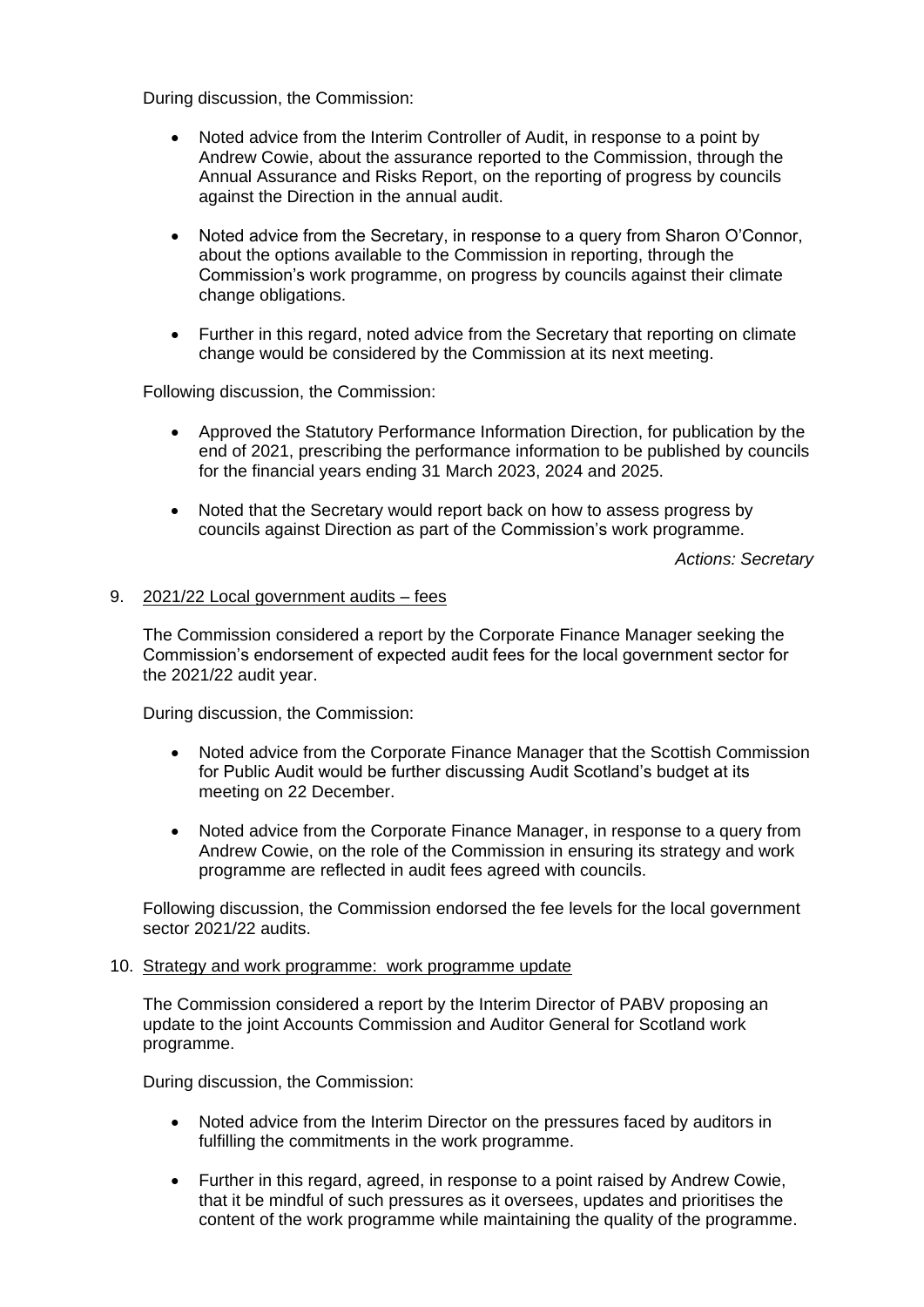• Agreed, in response to points made by Elma Murray and Andy Cowie, that proposed future discussion by the Commission on impact reporting include addressing the role of Commission sponsors in such work.

# *Action: Secretary and Interim Director of PABV*

- Further in this regard, noted advice from the Interim Director, in response to a point from Christine Lester, that promotion of individual outputs from the work programme was a core part of the planning of the programme.
- Noted advice from the Interim Director, in response to a point from Stephen Moore, about the role of the Strategic Scrutiny Group in ensuring fit between the work programme and those of strategic scrutiny partners.
- Further in this regard, noted advice from the Interim Chair, in response to points from Sophie Flemig and Stephen Moore, about how inequalities and human rights feature in Best Value auditing work, including how proposed Best Value thematic reporting in the proposed new approach to auditing Best Value will provide further opportunities for the Commission to report in this regard.
- Noted advice from the Interim Director about ongoing work with the Commission Support Team to develop the longer-term planning of the work programme and how this is presented to the Commission, upon which he would report further.

*Action: Secretary and Interim Director of PABV*

Following discussion, the Commission:

- Noted the progress delivering the work programme from August to November 2021 and the planned products up to June 2022.
- Agreed the proposed changes to the programme, subject to the Interim Director considering points raised in discussion.

*Action: Interim Director of PABV*

• Agreed the audit work in the pipeline for July 2022 onwards, noting that this is flexible and can be revisited as part of the next update in March.

*Action: Interim Director of PABV*

• Further in this regard, in response to a point raised by Sophie Flemig, to note that the Interim Director would meet with Sophie Flemig and Geraldine Wooley, as sponsors of work relating to early learning and childcare, about proposals for future work in this area.

*Action: Interim Director of PABV*

• Agreed to delegate to the Interim Chair and Interim Deputy Chair final approval for this update at a joint meeting with the Auditor General on 16 December.

*Action: Interim Director of PABV*

• Agreed to consult with local government stakeholders on the work programme, the outcome of which would be reported to the Commission in early 2022.

*Action: Secretary*

## 11. Secretary's update report

The Commission considered a report by the Secretary providing an update on significant recent activity relating to local government and issues of relevance or interest across the wider public sector.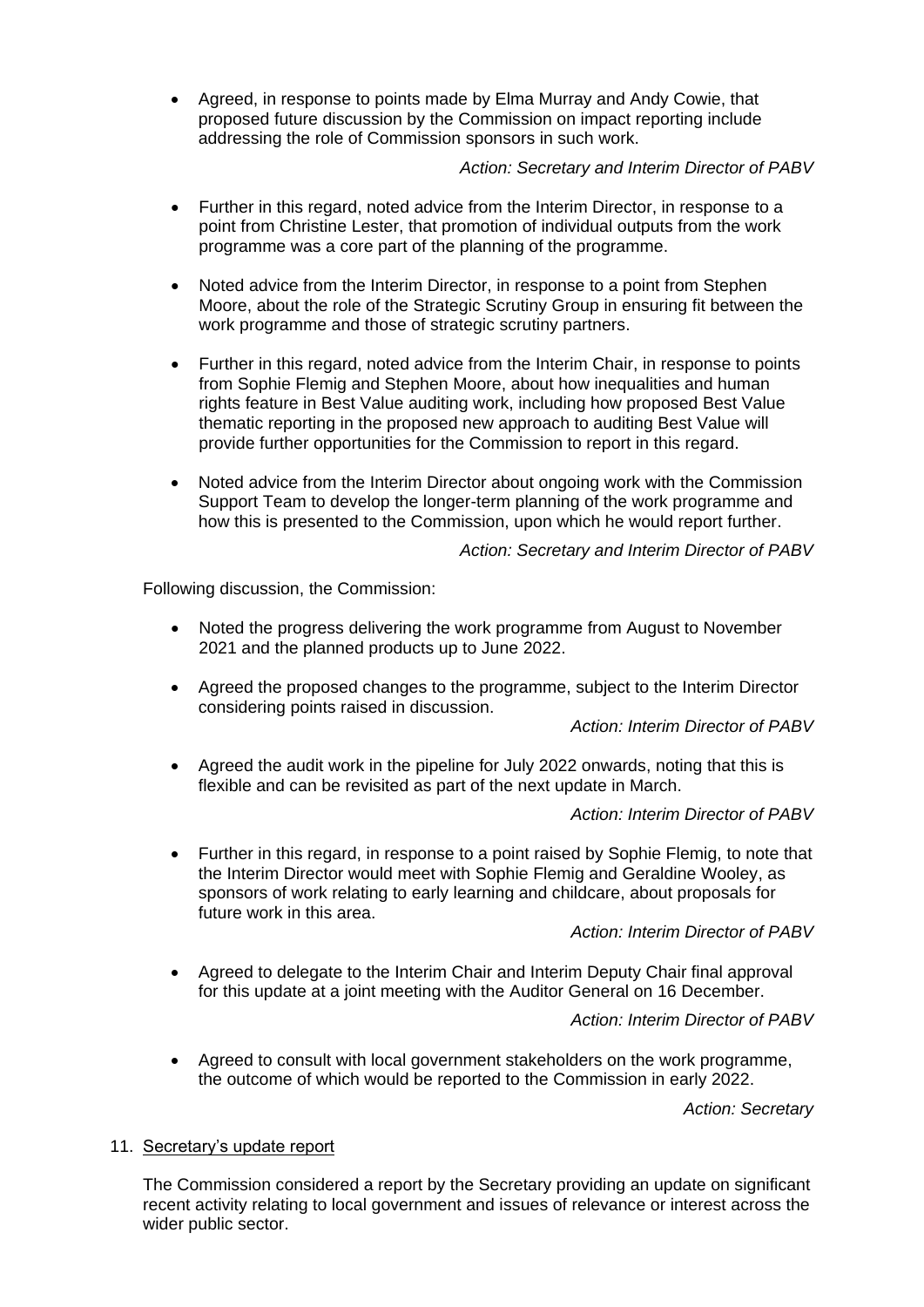The Commission noted advice from the Secretary that, in line with the approach agreed with Commission members, members had been given the opportunity to provide queries on the Secretary's report in advance of the meeting, a response to which he would circulate to members.

During discussion, the Commission:

- In relation to paragraph 8, in response to a query from Tim McKay, noted advice from Sharon O'Connor and the Interim Director of PABV on the continuing interest by the Scottish Parliament's Education, Children and Young People Committee on the quality of the school estate in Scotland, on which Audit Scotland was maintaining liaison with the Committee's clerking team.
- In relation to paragraph 9, noted advice from the Interim Chair that the roundtable on 24 November with council chief executives, as part of work on the 2022 local government financial overview report, was jointly hosted with the Society of Local Authority Chief Executives (SOLACE) rather than the Improvement Service.
- In relation to paragraph 11, in response to a query from Sheila Gunn, noted advice from the Interim Director of PABV that his team were considering outputs from the recent jointly hosted online event with the Improvement Service for education conveners and directors of education on the Commission's performance audit *Improving outcomes for young people through school education*, upon which he would report further.

# *Action: Interim Director of PABV*

• In relation to paragraph 31, in response to a query from Sophie Flemig, noted advice from the Interim Chair on a discussion between the Strategic Scrutiny Group and Bruce Adamson, Children and Young People's Commissioner Scotland, on children and young people's human rights and their involvement in audit, on which Audit Scotland will report further to the Commission.

## *Action: Interim Director of PABV*

- In relation to paragraph 86, noted advice from Stephen Moore about the significance to the Commission's joint work with Auditor General on mental health of figures published by Public Health Scotland on inpatient mental health care in deprived areas.
- In relation to paragraph 95, noted advice from the Secretary that Falkirk, rather than Fife, Council was one of the successful applicants for the first round of levelling up funding from the UK Department for Levelling Up, Housing and Communities.

Following discussion, the Commission:

- Agreed not to respond to the consultations highlighted at paragraphs 27 and 37.
- Agree that it responds to the following consultations
	- o Consultation by the Scottish Government on the draft Fourth National Planning Framework (paragraph 26)
	- o Consultation by the Scottish Parliament's Net Zero, Energy and Transport Committee on the role of local government and its partners in delivering net zero (paragraph 57).

*Action: Secretary*

• Noted that responses to the following would be shared with members once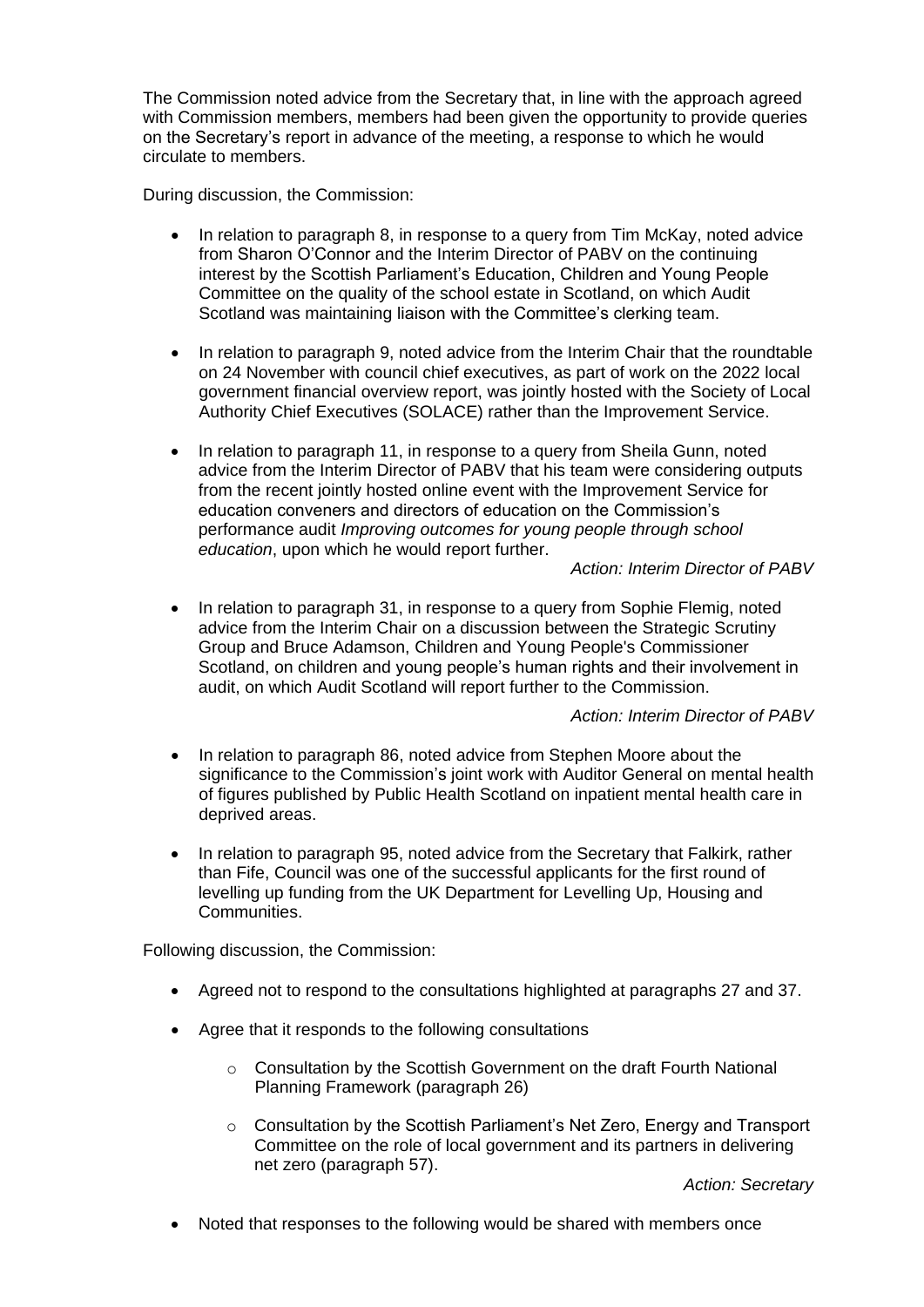#### available:

- o Inquiry by the Scottish Parliament's Health, Social Care and Sport Committee into the health and wellbeing of children and young people (paragraph 12)
- o Consultation by the Scottish Government on the next Fire and Rescue Framework (paragraph 13).

*Action: Secretary*

• Noted the report.

### 12. Interim Chair's update report

The Commission considered a report by the Interim Chair providing an update on recent and upcoming activity.

Having heard further from the Interim Chair on some forthcoming engagements, the Commission noted the report.

13. Interim Controller of Audit update report

The Commission considered and noted a report by the Interim Controller of Audit providing an update on recent and upcoming activity.

### 14. Any other business

The Interim Chair, having advised that there was no further business for this item, closed the public part of the meeting.

The livestream of the meeting was stopped at this point.

### 15. Best Value Assurance Report: Falkirk Council (in private)

The Commission discussed how to proceed in relation to the Interim Controller of Audit's Best Value Assurance Report for Falkirk Council.

Following discussion, the Commission agreed to make findings to be published on 13 January.

### 16. Audit Scotland update (in private)

The Commission considered and noted a presentation by the Chief Operating Officer and Associate Director, Corporate Services providing an update on the ongoing strategic business of Audit Scotland, particularly in relation to the progress of its Strategic Improvement Programme.

The Interim Chair noted that this would be the last Commission meeting attended by the Chief Operating Officer, Diane McGiffen, before she left Audit Scotland. The Commission joined the Interim Chair in thanking Diane for her support of the Commission in her time with Audit Scotland, and conveyed best wishes to her for the future.

### 17. Draft briefing and strategy for future social care audit work (in private)

The Commission considered a report by the Interim Director of PABV proposing a draft joint Commission and Auditor General for Scotland (AGS) briefing paper on social care briefing, and the process for finalising, publishing and promoting the report.